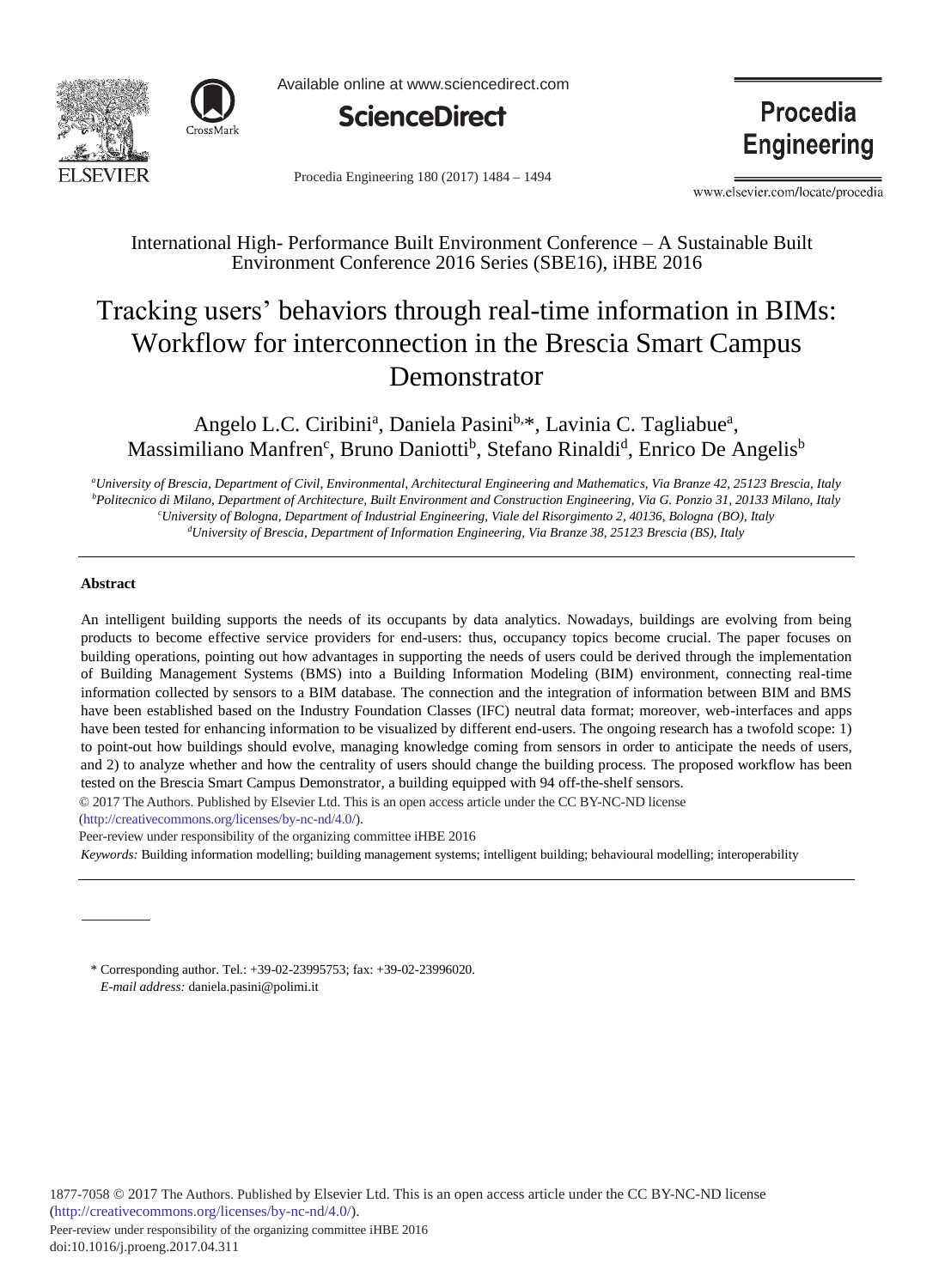#### **1. Introduction**

The proficiency to take advantages of an ordered collection and fruition of great amount of data is gaining importance within the building sector, where recent processes and technologies for the acquisition, storage, analysis and mining of big data are affecting the Architecture, Engineering and Construction (AEC) industry. In fact, the great amount of data collected during the entire building life cycle is modifying the way buildings are conceived and developed, being designed and managed not only as financial products, but also as service providers to support the needs of the occupants.

In order to benefit of these data for satisfying the requests of end-users, the occupants have to be considered and actively involved from early design stages to operational ones. Nowadays, augmented reality and immersive environment support this novel approach, even though the use of these technologies is generally a prerogative of big developers, designers and engineers. The relationship between building and user through Internet of Things (IoT) and Artificial Intelligence (AI) is a scenario that is rapidly growing up and it is shaped by new devices able to track, anticipate and dialog with the user. The IoT application domains empower the vision of a built environment pervaded by sensors and actuators in which homes do not waste energy, where interactive walls display useful information, as well as pictures of art or videos of friends. Even more potentialities could be exploited through data collection, considering that the connected devices have an annual growth more than 10%, and over 500 billion connected devices are expected worldwide by 2025 [1]. However, massive automation systems are not yet possible with current technologies. The connectivity should be collaborative and service oriented protocols can support the challenge [2].

As first, it is important to derive knowledge from data for providing adequate services and comfort conditions to users, as the indoor built environment plays a critical role in their well-being. People spend about 90% of the time indoors, and buildings influence the health, positively or negatively, at level of cognitive performance [3]. During operational stages, significant energy consumptions and environmental impacts are registered [4] [5]; it has been estimated that users waste 30% of energy in buildings because of their behavior [6]. Moreover, during the occupancy phase, a significant portion of building spaces is not used and great amount of energy is wasted (e.g., 60% of European offices are not used even in working hours and 50% of residential dwellers sustain they live in too much space) [7] [8]. All these aspects could be investigated as potential and concurrent causes of the building gap between predicted performance in design stage and measured performance in operation. Anyway, the occupant variable and the behavior tracking are crucial to define an operational rational use and tailored services on the real needs of users, avoiding wastes of energy [9] [10] in a lean vision of the buildings management [11]. The life cycle management of the building in the smart city vision is thus essentially based on virtual environment and IoT, bridging the gap between physical assets and virtual control of the whole parameters which characterized the city space.

The smart city is made of productive business environment where offices turn into smart and interactive assets; factories relay real-time production data; face-to-face meetings are established through holograms and documents are fully integrated in the workflow [12]. In such a city, the IoT technologies enhance the productive areas, retail, residential and green spaces that collaborate and efficient logistics environment embeds safety and environmental concerns all over the process. In the concept of cognitive city, the environment learns inputs from users and promotes smart health, nonintrusive monitoring system, preventing serious illness by adjusting the environment and selecting appropriate drugs and diet based on food information and user preferences and needs [13].

Within this context, the research defines a digitally enabled framework for operating cognitive buildings, presenting a case study by which it has been possible to analyze how the information collected during the operational stage could enlighten end-users about the behavior of both buildings and occupants. Therefore, advantages in tracking the behavior of occupants and in satisfying the needs of users should be derived through the availability of real-time information (e.g., data collected by sensors measuring and reporting outdoor conditions, indoor comfort parameters, system efficiency factors).

Components of a building could be automated in order to adapt the indoor conditions to the thresholds identified for user satisfaction. In this way, the information collected is communicated to actuators to promote an action aimed in defining new and more favorable conditions. This is the smart building concept. The cognitive concept goes ahead and couples the building with IoT and machine learning systems, enabling the assets to gain cognitive abilities that will allow them to learn how to deliver the best possible performance regarding the designed task. Nowadays,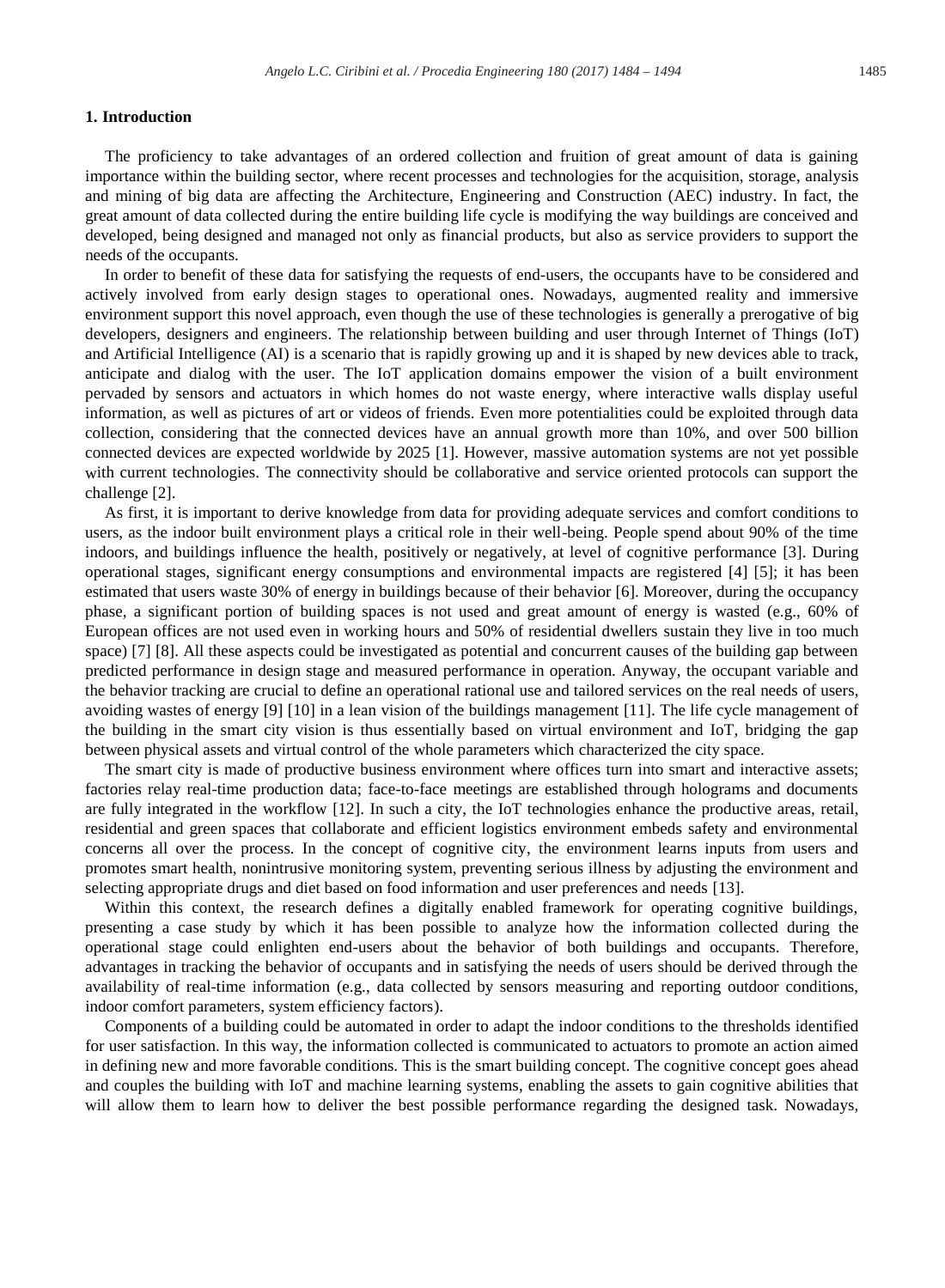several buildings are built from the ground up with nearly one IoT-enabled sensor per square meter monitoring temperature, humidity, the weight in the trash cans, how many people are in a room, and on and on. Managers can thus control the building on a computer, through a digital twin of the building itself, that is the virtual building model. The digital twin finds ways to adapt and adjust to whatever the priority or emergency that is thrown at it, like any thinking being. The BIM model of a building can represent its digital twin, as it enables the intelligence of the building by storing information in a central repository (i.e., database with geometric and alpha-numerical information underlying the 3D representation of a BIM model).

Within this context, it should not be sufficient to design intelligent buildings, but it should be essential to design also their interactions with users, defining who the users are, what their needs are and what kind of tools is adequate to pursue set objectives. In this way, information can be differently made available to building occupants, designers, owners and facility managers, i.e., through the definition of BIM model uses [14]. The definition of the selected information to be accessed by different users is based upon their needs that improve user comfort and productivity, supporting operation and management of the buildings during the entire lifespan. Nowadays, the need of discussion, sharing, feedback-based choices changes the human interaction, and the communication between human and building is expected to be held in the same way. It is no more conceived as a single directed flux or command, but it is shifting towards a bi-directional interaction (e.g., the user commands to the building the layout and arrangement to adopt in order to define the desired indoor environment and the building adjusts its conditions).

Through interface devices and a virtual model of the asset, user needs can here and now cooperate with building systems (e.g., HVAC and electricity distribution) and components (e.g., shading devices, windows and plugs) to improve the offered conditions and increase both the efficiency of the building and the users perceived capability to act informed choices. The topic of awareness and education on environmental and energy targets as an example is driver for improving building performance and sustainability.

The presented paper aims to define the way to organize and structure the monitoring of the behavior of both buildings and users during the in-use phase, when many inefficiencies of the building process arise and when it is crucial to tailor the services to the occupancy variable patterns [15].

## *1.1. The evolving concept of building*

Several enhancements have characterized the evolution of the concept of building toward the meaning of cognitive asset, taking advantages of the availability of real-time information. Initially, automated buildings had been equipped with Building Automation and Control Systems (BACS) to improve energy efficiency. Then, smart buildings enhanced operations through Building Management Systems (BMS). Later, predictive buildings anticipated the occupancy needs and set themselves to face environmental and behavioral inputs using Information and Communications Technology (ICT) to support managers and operators. Nowadays, cognitive buildings learn from the user behavior and traduce the data coming from the outdoor, the indoor and the social environment using an IoT approach. In this way, the responsiveness is reset in time, making the building autonomous to react in some situation.

Within this scenario, user behavior could be tracked in order to define customized operations in which the building measures the number of people inside and adjusts heating and lighting accordingly, turning an empty building off, as a computer goes into standby mode. Moreover, it is possible to localize the heating and cooling systems, providing a detailed, individual climate for each user by means of arrays of responsive infrared heating elements that are guided by sophisticated motion tracking providing thermal "clouds", following people through spaces and ensuring pervasive comfort whereas improving overall energy efficiency.

### *1.2. The essential involvement of users*

The basic objective of interaction design is to create dialogues between objects and users. In other words, interaction design is the language that makes a system accessible to the users. In the late 1980s, the concept of SoftFace brought up [15]: it stands for the very beginnings of interaction design. SoftFace describes what today is commonly referred to as User Interface (UI). By the acceleration of technological progress in the telecommunication sector, this field has become more and more important generating many new interdisciplinary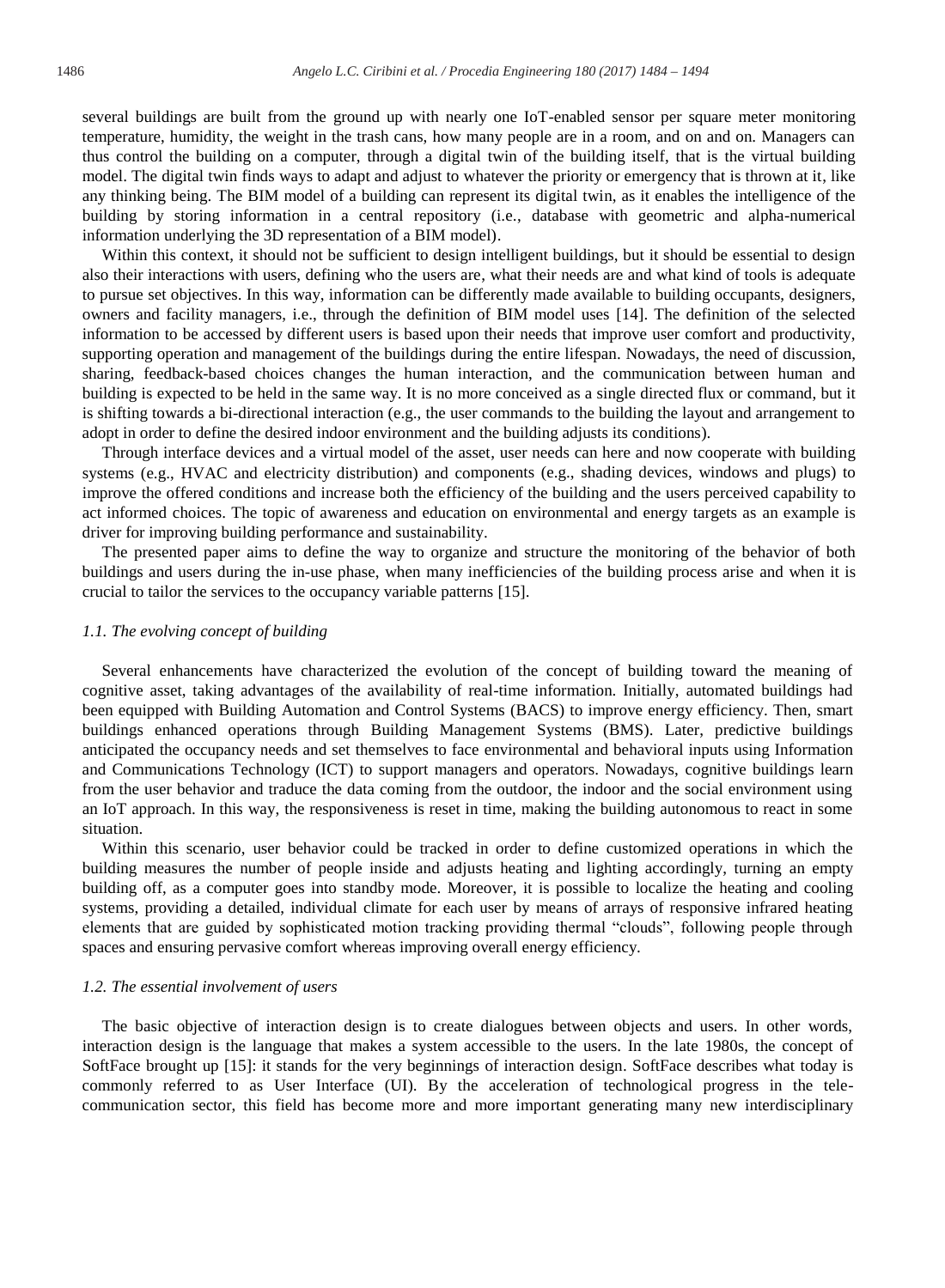topics. However, well-conceived interaction design always considers different disciplines at a time. From latter, it is possible to deduce important rules for the creation of an UI. An important role is played by psychology which can be seen as one important source of the following basic rules: Fitts' Law [17] [18] is widely used in interfaces. It defines that the time one needs to reach a target in an interface is function of the distance to the target and the dimension of the target. For example, the menu and auxiliary functions of a computer interface is always on the edge of the screen because the mouse cannot exceed the screen area; therefore, users can reach the target function precisely and efficiently.

Hick-Hyman's Law [19] represents the rule that the larger the number of alternative stimuli, the longer takes the time to respond. Therefore, if an interface offers many options, it will take the user longer time and it will be more difficult to choose an option.

In designing an interface between the user and the building through an app, as an example, it is very important to keep the options essential and minimal, as the goal is the users to make frequent use of the app in an efficient way and to promote the enriching experience of interaction. The need of clear objectives of the interaction are the basis on which to design the interface and at the end of the process of the success of user involvement [20]. Other rules coming from cognitive psychology ascertain that the human brain can memorize between 5 and 9 information sets at first glance [19]. For this reason, usually there are less than 9 options in a menu bar of a website.

Interaction design is tightly connected with the vision of cognitive buildings. Cognitive buildings are organisms where buildings operate proactively with the human activity within them. The interchange happens via data collection and data processing. As the environment has notorious effects on the human activity (e.g., considering a school building, the attention of students diminishes if the air quality does as  $CO<sub>2</sub>$  concentration grows), a cognitive building tries to implement rules for different scenarios and to react respectively. The scenarios are created with data gathered through sensors installed into the building. As an example, in the scenario of the school, when a sensor gives feedback that the air quality in the classroom is getting worse, ventilation will be triggered and the room will improve its air quality. Cognitive buildings are also highly feasible [21] as most modern buildings have already a series of sensors implemented in them when they are finished [22] [23].

In the case study of the present research, the Smart Campus Demonstrator of the University of Brescia is used as a pilot building to implement this bi-directional relationship between user and asset through the BIM model [24] and by an app [25] (Fig. 1).



Fig. 1. Information about the App for the Smart Campus Demonstrator, University of Brescia, Italy: advertising to involve the users (a) and start screen of Smart Campus Bi-Directional App (b).

The idea is to introduce the user in the loop of information and connect the body of knowledge about the building. Objective data coming from sensors and subjective data coming from students and visitors can be collected directly, i.e., by the user definition of the comfort conditions, and indirectly, i.e. through the sentiment analysis [26]. This kind of analysis is based on perceptions interchange operated through machine learning software and could be implemented into the app. The complex information gathered by the users should promote a data driven environment to enrich the users' experience and "learnscape".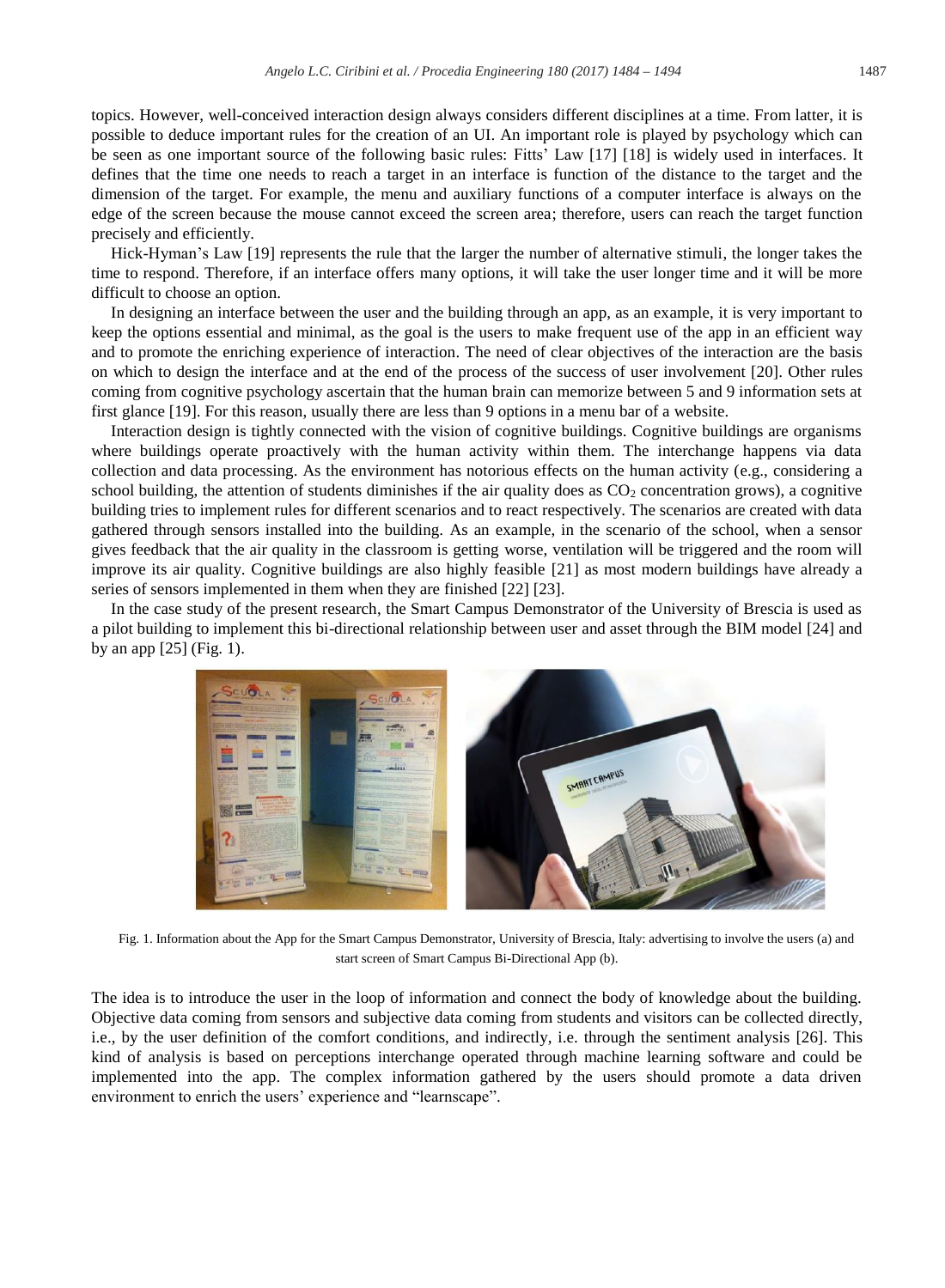### **2. Methodology**

The research analyses in which way buildings are managed and how operations can be improved, by coupling technologies for data acquisition, storage, analysis and mining with methods and tools for parametric modeling and information management. The research tests different alternatives for populating BIM models with data retrieved through sensors and proposes several uses of these data for different end-users. In this way, the importance of using and updating BIM models arises also in operational stages, suggesting an extended use of BIM beyond comparing alternatives and design optioneering or evaluating design choices.

The implementation of advanced computing technologies and real-time metering and monitoring devices allows retrieving data from several sources and in different formats about the current state of buildings and gathering information, not only at building level, but also at urban scale. As an example, data could be gathered through sensors, could be encoded in language (e.g., textbooks, formulas, conversation) or could be captured in sight, sound and motion [27]. By adequately processing these data, it is possible to assess building performances, to evaluate user levels of satisfaction, to estimate occupant preferences or to track user behaviors.

However, the great amount of information gathered through sensors cannot be fully interpreted and utilized by building users, as it is often not accessible or not comprehensible. Therefore, driven by customer requirements, the next generation of systems will be even more powerful, intelligent, and easy to use [28]. A way towards the improvement of the fruition of these data has been recognized in the integration of sensors in BIM models by means of customized model views based on parametric filtering rules. Through BIM models, it is possible to transform collected data in usable information to gain deeper insights on how buildings perform throughout their life cycle, i.e., by extending the interoperable and neutral schema of IFC [29].

The research aims to define a workflow to populate BIM models using data gathered through remote sensors, driving parameters in BIM models, changing parameters in digital models to provide input and possibly modifying physical models. In this way, users become aware of their behavior and should interact with buildings, i.e., through online dashboards or apps, improving their behavior and increasing their awareness. Moreover, designers benefit of an improvement of the building process not only collecting and filtering feedback of users in operation, but also checking and verifying instantaneous and historical values of defined parameters. Finally, facility managers are instantly informed about failures or damages and the process can support rapid fault detection.

Moreover, the research aims to take advantages of digital capabilities with the power of cognitive computing. For this reason, the collaboration with international stakeholders (as IBM) specialized in cognitive systems has been essential for defining requirements to be fulfilled. As an example, IBM Watson<sup>™</sup>, the Q&A system available from International Business Machines (IBM) Corporation of Armonk, N.Y., analyzes unstructured textual content of electronic documents to answer questions and derive conclusions from the textual content [30]. These systems are an application of advanced natural language processing (NLP), information harvesting, knowledge representation and reasoning, and machine learning technologies to the field of open domain question answering.

A digitally-enabled framework has been developed and tested on a building, at the University of Brescia, where data gathered from sensors and other devices (e.g., smartphones and wearable devices) are stored into the BMS that is in charge both to store data and to provide base analysis to allow the control of the HVAC systems. Moreover, geometric and non-geometric data regarding the building (e.g., temperature, relative humidity, CO2, VOC emissions) are stored into the BIM model. The information owned by the BMS is embedded into the BIM model, that is the central repository and that can be accessed by different points of view.

#### **3. Case study building: The Brescia Smart Campus Demonstrator**

The integration of real-time information in BIM models and their use from several perspectives have been tested on an existing building of the University of Brescia, used for lectures and laboratories, namely the Brescia Smart Campus Demonstrator. The Smart Campus is composed of a set of buildings properly sensorized and automated, able to interact among them and with the local energy provider. One of these buildings has been analyzed as a case study, providing insights about smart control and optimization of the building management by detailed data acquisition and modeling. The building has been equipped with 94 off-the-shelf sensors within the project "Smart Campus as Urban Open LAbs" (SCUOLA project). Among the sensors, the attention has been focused on devices to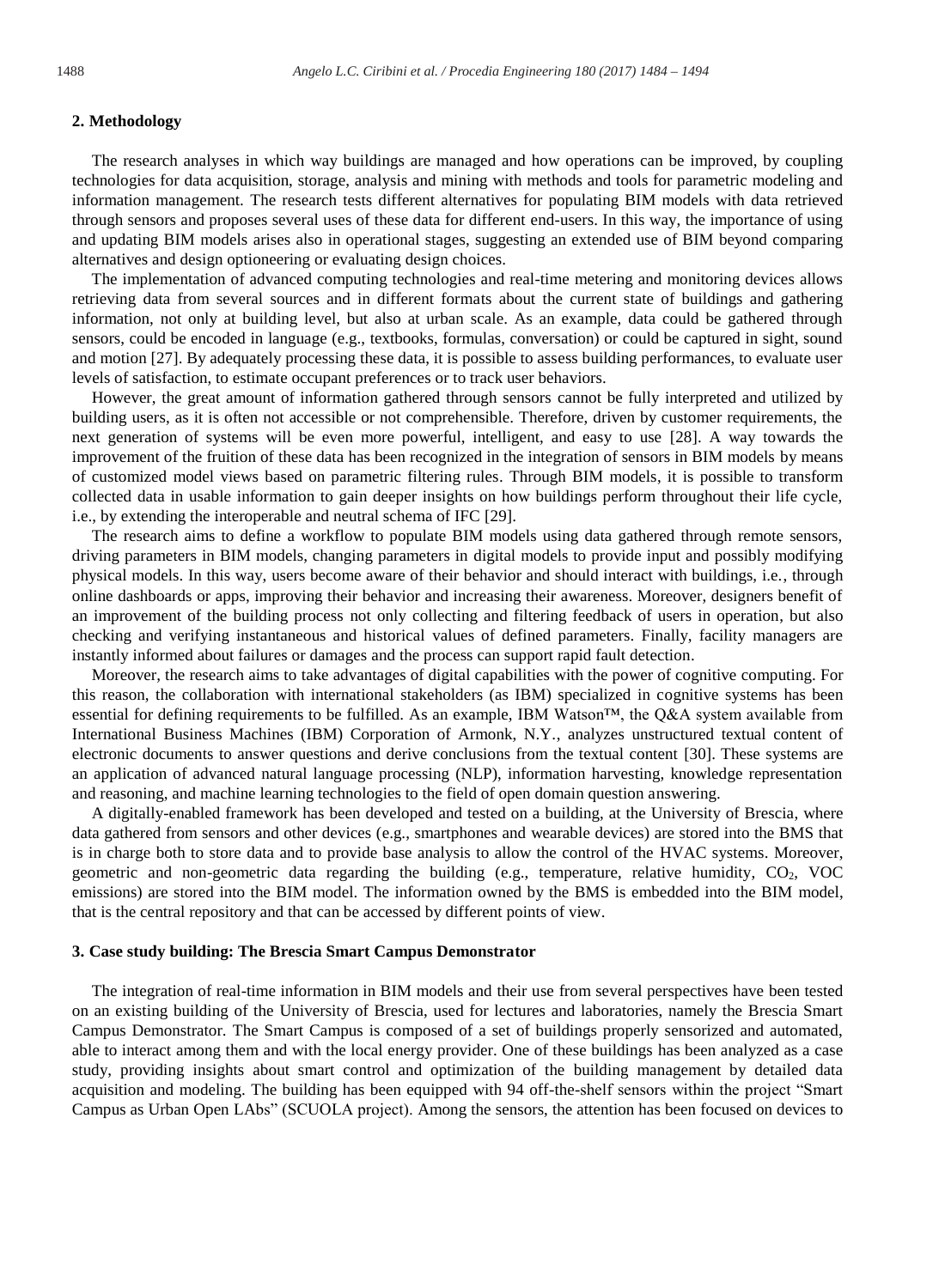track the user behavior, detecting indoor temperature, relative humidity, illuminance, carbon dioxide, volatile organic compounds, and occupancy (Table 1).

|  | Table 1. Monitored parameters at the Brescia Smart Campus Demonstrator building. |  |
|--|----------------------------------------------------------------------------------|--|
|--|----------------------------------------------------------------------------------|--|

| Parameter                     | Unit of measure  | <b>Threshold</b>             |
|-------------------------------|------------------|------------------------------|
| Indoor temperature            | $\rm ^{\circ}C$  | 20-22 Winter<br>26-28 Summer |
| Relative humidity             | $\%$             | $40 - 65$                    |
| Illuminance                   | lx               | 300                          |
| CO <sub>2</sub> concentration | ppm              | 1000                         |
| Occupancy                     | number of people | Available desks              |

The selected technology for the communication of the sensors with the rest of the communication infrastructure is Z-wave. Z-wave sensors are connected to the reminder of the information system by means of Z-wave gateways, which collect information from the sensors and transmit the aggregated data to the BMS by means of RESTfull web services.

A BIM model has been generated from geometric data captured with Terrestrial Laser Scanner (TLS) and Building Energy Models (BEM) have been developed and will be calibrated with real data acquired in the monitoring phase [30].

The integration of BIM and IoT is the core of the interaction between user and asset and enables to visualize and manage information and to empower knowledge into actions and services (Fig. 2).



Fig. 2. The proposed architecture mapped into the IoT Domain Model in the Brescia Smart Campus Demonstrator [31].

## **4. Preliminary results**

The collection and analysis of data gathered through sensors could be visualized in different ways for several uses, providing varied services to end-users.

A BIM model has been created in order to be the central repository of all the collected data [32]. However, as not all the users of a building are familiar with BIM Authoring Tools, the information stored in the BIM database can be accessed also through apps and web-interfaces. Moreover, apps introducing augmented reality provide additional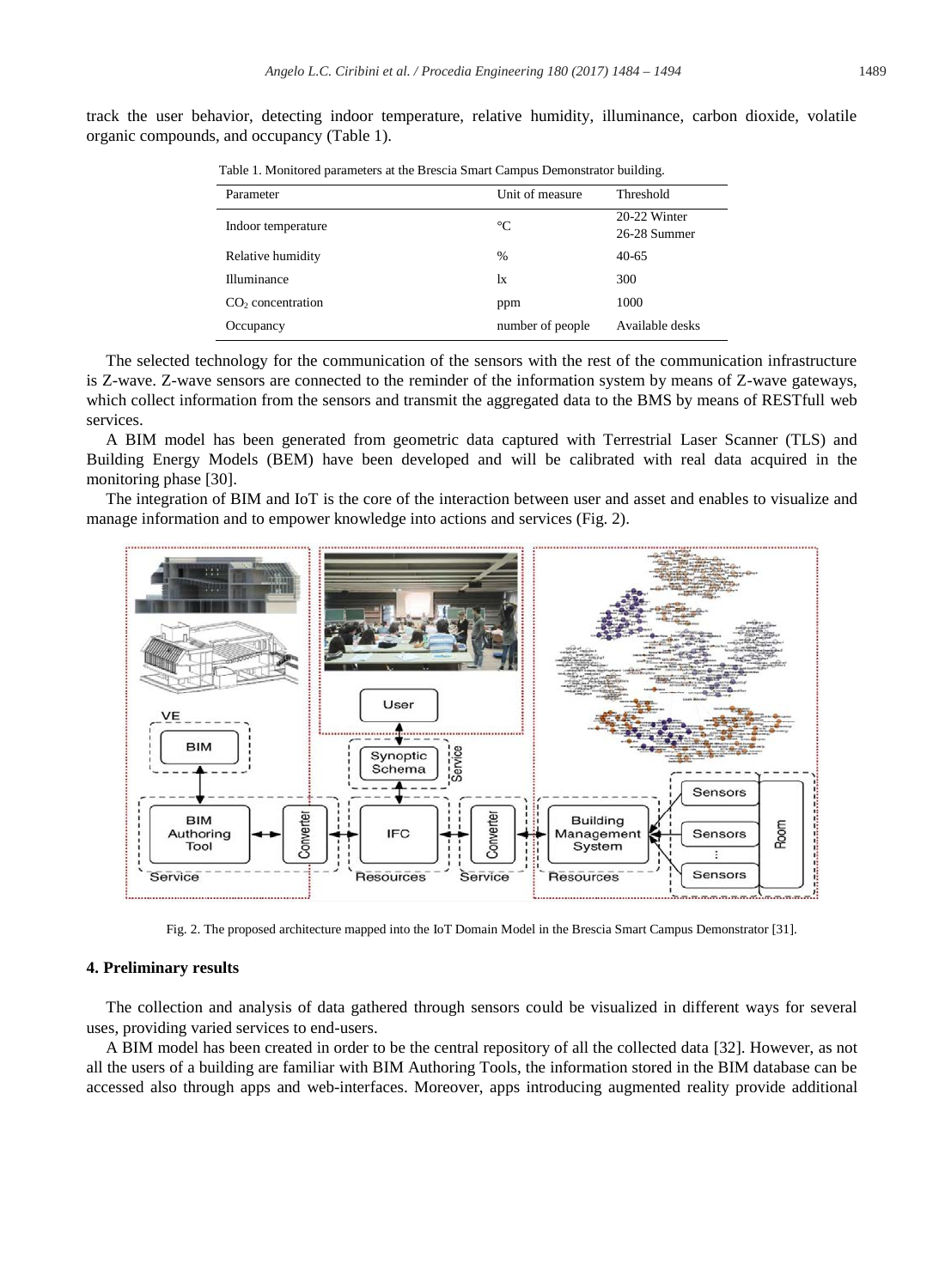information, not necessarily stored in the BIM model, although potentially interacting with it through interconnection software (e.g., Flux) to provide users data mapping.

#### *4.1. BIM models*

The data collected by the sensors are included into the BIM model (Fig. 3), allowing to visualize information through thematic plants depending on registered values with respect to thresholds of comfort or indoor air quality through, as an example, a color schema (e.g., based on values of temperature set-points, ventilation rate, illuminance).

Moreover, information can also be used to create real-time synoptic charts to visualize an easy access to the building status or to be used to tune the control of the BAS (e.g., lighting systems, heating ventilation and air conditioning system).

Finally, warnings can be automatically generated when parameters reach set-up fixed values.

In order to connect BIM models and data gathered through BMS, some preliminary tests have been carried out, analyzing the IFC schema and mapping built-in Revit parameters and the relative IFC objects. Future activities would allow an improvement of the regular and automatic updating of values in the model, through the IFC representation, retrieving constantly data from the BMS.



Fig. 3. BIM models for visualizing real-time information (a) and reporting alerts (b).

## *4.2. Apps*

Through ad-hoc apps (Fig. 4), it is possible to access sensors data, retrieved from the BMS or directly from the sensors through the Z-wave gateways and to provide feedbacks of the students on comfort level in the classrooms, interacting with the building. In this way, it should be possible to develop strategies such that buildings could adapt their behavior depending on the user needs, communicated via app.

The bi-directional interaction through the app embodies the introduction of the human factor into the IoT structure to enable the cognitive building to learn from behaviors providing data in real-time with the capability to process them into adaptive and predictive strategies for improved comfort and servitization. With the app, the users become heterogeneous mobile sensors that reveals perceptions and gives input defining a dynamic "learnscape" for the cognitive building. In this way, the scenario changes from a static IoT system to a dynamic IoT application, in which the building is continuously reconfiguring itself (or a single sub-system) depending on user behaviors.

The app should be developed for all the main mobile platforms using the Java language for Android platforms, and Swift for iOs, to ensure its widespread use, and, consequently, its effectiveness in putting the users into the IoT loop. The app should handle different protocols, from the traditional web protocols, such as HTTPS and database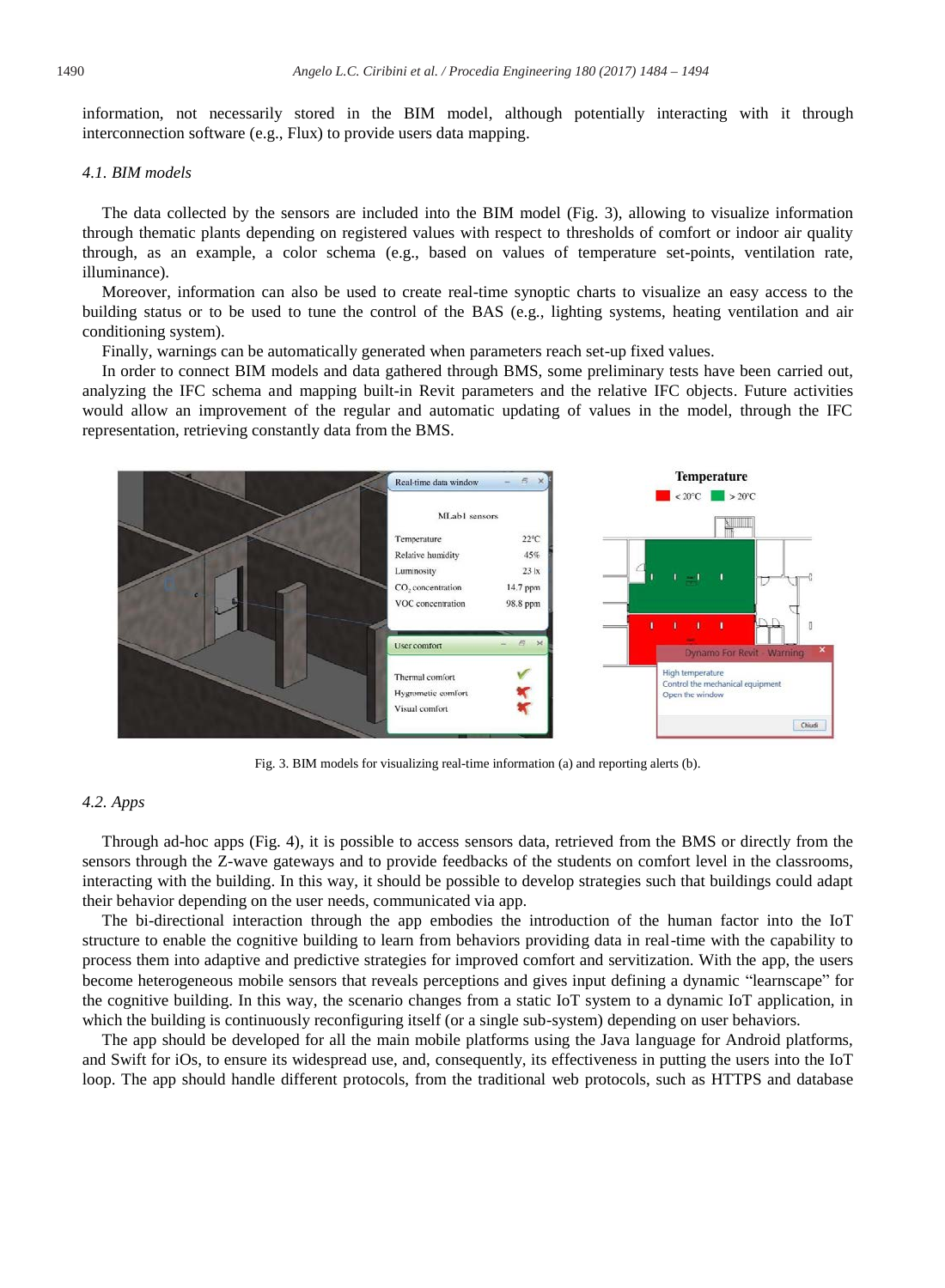sockets, to message-oriented protocols, such as AMQP or MQTT, and websockets, in order to guarantee the interoperability between different data sources and services.



Fig. 4. The proposed interface of the web app and the mobile device layout in which the monitored data are displayed for the user awareness and feedback; the advanced idea is to introduce a community in which to implement the IoT Watston by IBM to perform sentiment analysis.

### *4.3. Web-interfaces*

The whole amount of information is also accessible through web-interfaces (Fig. 5), by which it is possible to query the database underlining the 3D representation of the building. In this way, users always and wherever can obtain information about the real behavior of the building.



Fig. 5. Online dashboards connected to BIM databases.

Through the interface the user is enabled to:

- x obtain information concerning real-time data: as an example, users can know the definition of the comfort conditions or the occupancy rate of a selected room;
- have a forecast situation for the following hours to plan the activities (e.g., occupancy in the computer lab and thus availability of leaning facilities);
- provide an instantaneous feedback about the indoor condition, populating the database of user-source perception and information;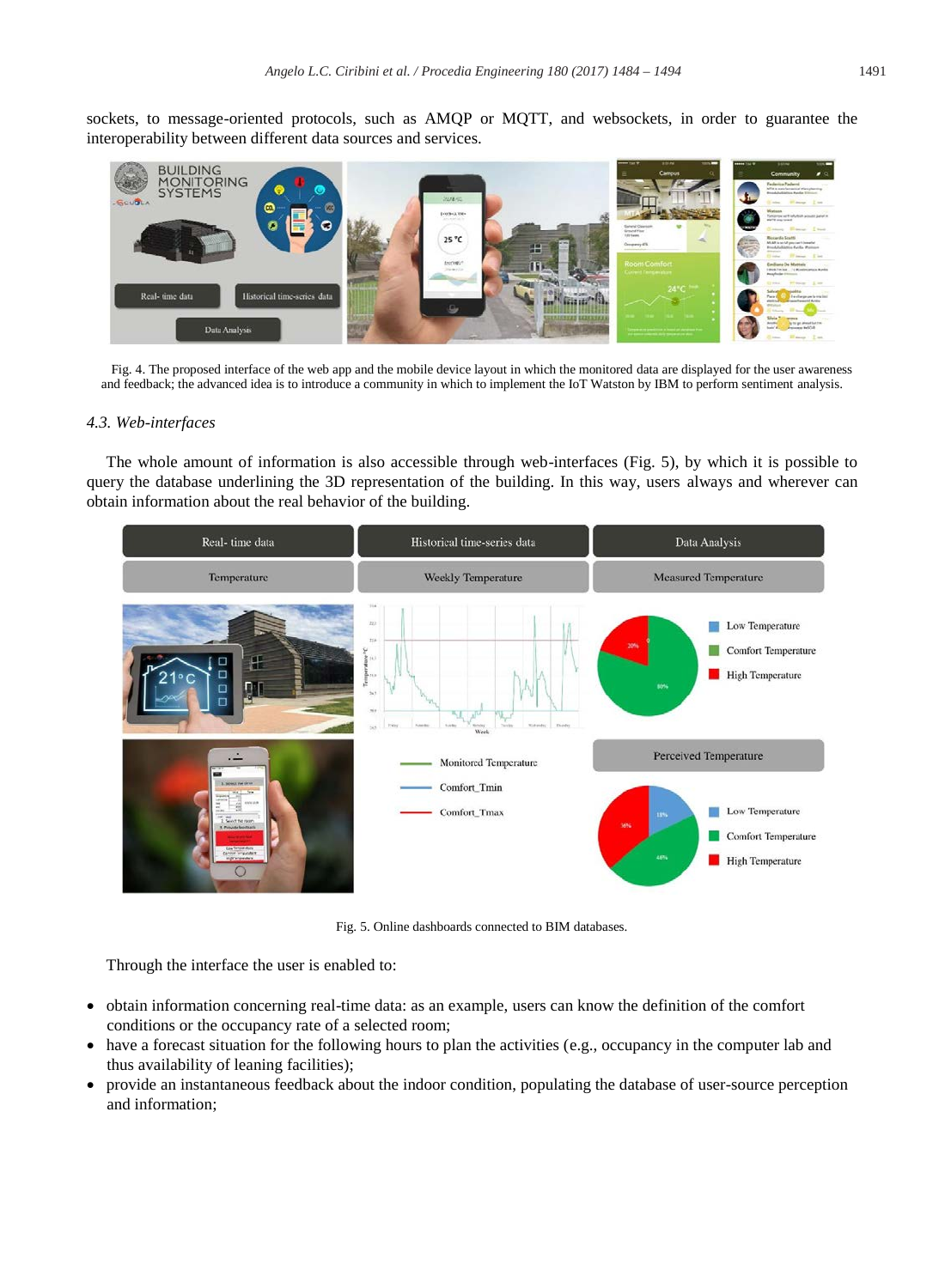- access historical time-series data, monitoring if and when a selected parameter exceeds or is inferior to a fixed threshold value;
- visualize data mapping, easing the comprehension of the ongoing building behavior from crowdsourcing;
- x data mining; as an example, a comparison between measured (through sensors) and perceived (as resulted from user feedback) parameters is available to set-up knowledge about indoor environment as a basis to implement adaptive strategies and promote energy saving and awareness.

## *4.4. Augmented reality*

In order to provide users with additional services in relation to the occupied spaces, it is possible to customize the offered information in relation to the needs. In this way, information could enrich a building through augmented reality. As an example, classrooms could be provided with ad-hoc codes, by which users could obtain more information concerning the topics explained during the lesson. In canteens, devices could access customized information on menus, calories and prices, and users could schedule their lunch before reaching the canteen.

## **5. Conclusion**

The interconnected city needs to lay on a network of connected cognitive buildings in which the user involvement and control is enabled. The managers have to access data to implement better performance and define maintenance plans and custom services; the owners can promote a servitization of the assets to promote extended uses to increase income and the users can enrich their experience by the reaction to their own behavior of the built environment. These scenario is enabled by the virtual environment mirroring the actual building and able to dialogue with technological communication devices collecting information by different layers (e.g., sensors, users, post processed data by AI). This environment can be the BIM model of the building as powerful field of exchange, monitor and control. Real-time information connected to the BIM informative content should support reporting discomfort or user behaviors through thematic maps based on parametric filters.

The results should allow:

- to compare how buildings in use deviate from the expectations of their design bridging the performance gap;
- x to provide feedback to users, increasing their awareness and encouraging sustainable behaviors;
- to define control strategies for the reduction of building impacts and refining monitoring plan to integrate information to promote extended interconnection and collaboration for a sustainable lifestyle.

All the proposed considerations point out the importance of a bi-directional link between buildings and the users within them. Occupants become conscious of their behavior and can adjust it, but also buildings can adapt themselves in response to different conditions and tailored needs to deliver a custom service, optimize the use of spaces, reduce energy wastes and adapt comfort conditions.

Next activities will evaluate if and how learning capabilities of users are influenced by conditions of buildings [33], also analyzing if cognitive buildings can support and be adaptable to changing educational scenarios and community activities.

## **Acknowledgements**

The authors would like to mention and acknowledge Prof. Alessandra Flammini, Smart Campus School Project Team Leader, for the kind availability of the design material and useful discussion about the strategies, and Eng. Silvia Mastrolembo Ventura and Eng. Paolo Bellagente, for their valuable collaboration. Special thanks go to the students of the course of Building Technology 2 of University of Brescia and to Che Liu and Franz Bittenbinder, students of Architecture degree course at Politecnico di Milano, for the support in the development of webinterfaces and apps for the fruition of data.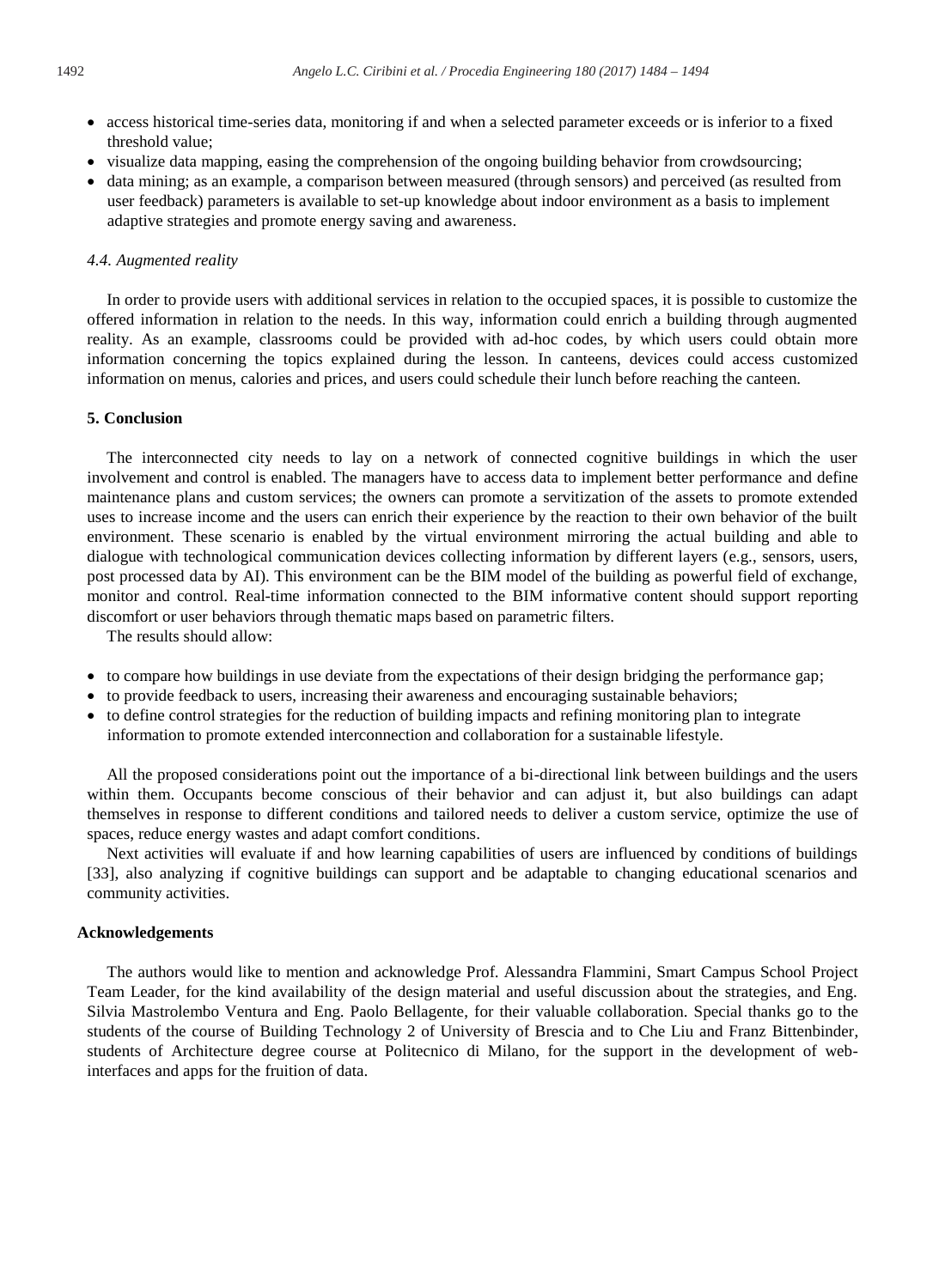#### **References**

- [1] Cisco Systems, "Inc. Annual Report 2013". Retrieved from http://goo.gl/8zqjl5 (accessed June 30, 2016).
- [2] D. Jerker, F. Rosenqvist, O. Carlsson, A.W. Colombo, T. Bangemann, "Migration of industrial process control system into sevice oriented architecture", IECON 2012 - Proceedings of 38th Annual Conference on IEEE Industrial Electronics Society (2012), 5786-5792.
- [3] H. Schaffers, N. Komninos, M. Pallot, B. Trousse, M. Nilsson, A. Oliveira, "Smart Cities and the Future Internet: Towards Cooperation Frameworks for Open Innovation", Future internet assembly, 6656(31) (2011) 431-446.
- [4] X. Gong, Z. Nie, Z. Wang, S. Cui, F. Gao, T. Zuo, "Life cycle energy consumption and carbon dioxide emission of residential building designs in Beijing: A comparative study", Journal of Industrial Ecology, 16(4) (2012) 576-587.
- [5] O. Ortiz, C. Bonnet, J.C. Bruno, F. Castells, "Sustainability based on LCM of residential dwellings: A case study in Catalonia, Spain", Building and Environment, 44 (2009) 584-594.
- [6] N. Brown, R. Bull, F. Faruk, T. Ekwevugbe, "Novel instrumentation for monitoring after-hours electricity consumption of electrical equipment, and some potential savings from a switch-off campaign", Energy and Buildings, 47 (2012) 74-83.
- [7] Ellen MacArthur Foundation, "Growth within: A circular economy vision for a competitive Europe", Ellen Mac Arthur Foundation, Sun, McKinsey Center for Business and Environment, 2015.
- [8] Ellen MacArthur Foundation, "Towards the circular economy: Opportunities for the consumer goods sector", Ellen Mac Arthur Foundation, Sun, McKinsey Center for Business and Environment, 2013.
- [9] European Commission, "Scoping study to identify potential circular economy actions, priority sectors, material flows and value chains", Funded under DG Environment's Framework contract for economic analysis ENV.F.1/FRA/2010/0044 Publications Office of the European Union, 2014.
- [10] European Commission (2014), "Circular Economy Package communications on sustainable buildings", 2014.
- [11] C. Miller, A. Schlueter, "Applicability of lean production principles to performance analysis across the life cycle phases of buildings", CLIMA 2013: 11th REHVA Congress and 8th International Conference on IAQVEC, Prague, Czech Republic (2013).
- [12] L. G. Anthopoulos, A. Vakali, "Urban planning and smart cities: Interrelations and reciprocities In The Future Internet", Springer Berlin Heidelberg (2012), 178-189.
- [13] A. Bassi, "Application Domains for Internet of Things", Proceedings of 4th Use Case Workshop, Brussels (2013).
- [14] B. Succar, "Understanding model uses" (2015). Retrieved from http://goo.gl/HsLBcO (accessed June 30, 2016).
- [15] L.C. Tagliabue, M. Manfren, A.L.C. Ciribini, E. De Angelis, "Probabilistic behavioural modelling in building performance simulation the Brescia eLUX lab", Energy and Building, 128 (2016) 119-131.
- [16] B. Moggridge, "Designing Interactions" (2006). Retrieved from https://goo.gl/NerTEt (accessed June 30, 2016).
- [17] P.M. Fitts, "The information capacity of the human motor system in controlling the amplitude of movement", Journal of Experimental Psychology, 47(6) (1954) 381-391 (Reprinted in Journal of Experimental Psychology: General, 121(3) (1992) 262-269.
- [18] P.M. Fitts, J.R. Peterson, "Information capacity of discrete motor responses", Journal of Experimental Psychology, 67(2) (1964) 103-112.
- [19] T.K. Landauer, D.W. Nachbar, "Selection from alphabetic and numeric menu trees using a touch screen", Proceedings of the SIGCHI conference on Human factors in computing systems, 73 (1985).
- [20] O.A. Sianaki, O. Hussain, T. Dillon, A.R. Tabesh, "Intelligent Decision Support System for Including Consumers' Preferences in Residential Energy Consumption in Smart Grid", Proceedings of 2nd Computational Intelligence, Modelling and Simulation Conference (2010), Bali, 154-159.
- [21] D. Grünkranz, "Towards a Phenomenology of Responsive Architecture: Intelligent Technologies and Their Influence on the Experience of Space". University of Applied Arts Vienna, Architecture. Vienna: University Publishing, 2007.
- [22] E. Curry, S.Hasan, S. O'Riain, "Enterprise energy management using a linked dataspace for Energy Intelligence", Proceeding of Sustainable Internet and ICT for Sustainability Conference, Pisa (2012).
- [23] A. Khan, K. Hornbæk, "Big Data from the Built Environment", Proceeding of 13th International Conference on Ubiquitous Computing, Beijing (2011).
- [24] E. Guzman, W. Maalej, "How do users like this feature? a fine grained sentiment analysis of app reviews". In Proceedings of 22nd IEEE Conference on international requirements engineering (2014), 153-162.
- [25] S. Rinaldi, A. Depari, A. Flammini, A. Vezzoli, "Integrating remote sensors in a smartphone: The project "sensors for ANDROID in embedded systems"", Proceedings of IEEE Sensors Applications Symposium (SAS) Conference, Catania (2016), 468-473.
- [26] A. Montoyo, P. MartíNez-Barco, A. Balahur, "Subjectivity and sentiment analysis: An overview of the current state of the area and envisaged developments", Decision Support Systems, 53(4) (2012) 675-679.
- [27] E. Keinan, "Five Ways To Build A Cognitive Business" (2015). Retrieved from http://goo.gl/YHrNLq (accessed June 30, 2016).
- [28] N. Maldeis, "Automation for HVAC, and more" (2013). Retrieved from http://goo.gl/1NCcDv (accessed June 30, 2016).
- [29] ISO 16739 Industry Foundation Classes (IFC) for data sharing in the construction and facility management industries First Edition, 2013.
- [30] S. N. Gerard, M. G. Megerian, "Extracting semantic relationships from table structures in electronic documents", U.S. Patent 8,914,419, 2014.
- [31] D. Pasini, S. Mastrolembo Ventura, S. Rinaldi, P. Bellagente, A. Flammini, A.L.C. Ciribini, "Exploiting Internet of Things and Building Information Modeling Framework for Management of Cognitive Buildings", Proceedings of 2nd International Smart City Conference, Trento (2016), 478-483.